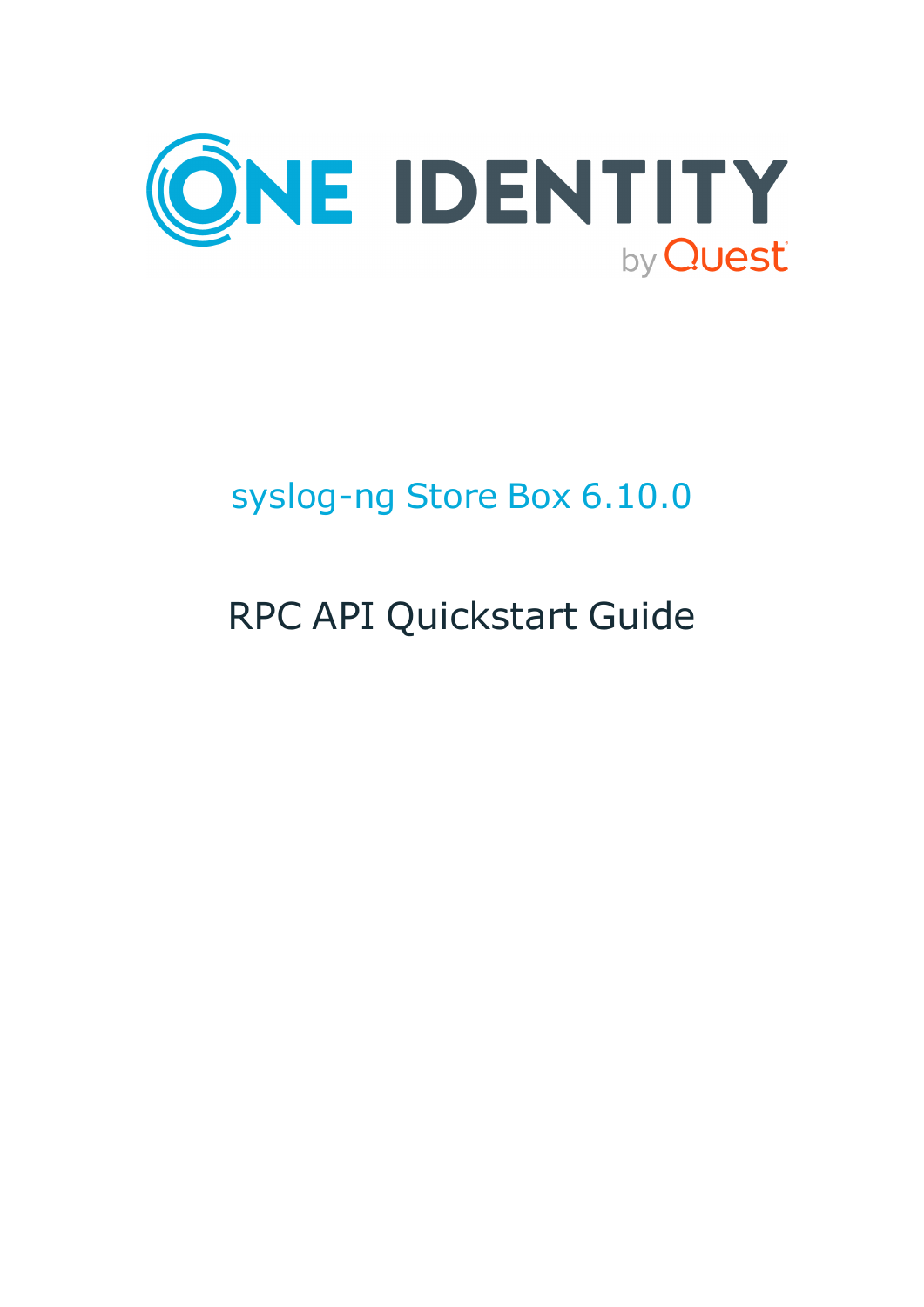#### **Copyright 2022 One Identity LLC.**

#### **ALL RIGHTS RESERVED.**

This guide contains proprietary information protected by copyright. The software described in this guide is furnished under a software license or nondisclosure agreement. This software may be used or copied only in accordance with the terms of the applicable agreement. No part of this guide may be reproduced or transmitted in any form or by any means, electronic or mechanical, including photocopying and recording for any purpose other than the purchaser's personal use without the written permission of One Identity LLC .

The information in this document is provided in connection with One Identity products. No license, express or implied, by estoppel or otherwise, to any intellectual property right is granted by this document or in connection with the sale of One Identity LLC products. EXCEPT AS SET FORTH IN THE TERMS AND CONDITIONS AS SPECIFIED IN THE LICENSE AGREEMENT FOR THIS PRODUCT, ONE IDENTITY ASSUMES NO LIABILITY WHATSOEVER AND DISCLAIMS ANY EXPRESS, IMPLIED OR STATUTORY WARRANTY RELATING TO ITS PRODUCTS INCLUDING, BUT NOT LIMITED TO, THE IMPLIED WARRANTY OF MERCHANTABILITY, FITNESS FOR A PARTICULAR PURPOSE, OR NON-INFRINGEMENT. IN NO EVENT SHALL ONE IDENTITY BE LIABLE FOR ANY DIRECT, INDIRECT, CONSEQUENTIAL, PUNITIVE, SPECIAL OR INCIDENTAL DAMAGES (INCLUDING, WITHOUT LIMITATION, DAMAGES FOR LOSS OF PROFITS, BUSINESS INTERRUPTION OR LOSS OF INFORMATION) ARISING OUT OF THE USE OR INABILITY TO USE THIS DOCUMENT, EVEN IF ONE IDENTITY HAS BEEN ADVISED OF THE POSSIBILITY OF SUCH DAMAGES. One Identity makes no representations or warranties with respect to the accuracy or completeness of the contents of this document and reserves the right to make changes to specifications and product descriptions at any time without notice. One Identity does not make any commitment to update the information contained in this document.

If you have any questions regarding your potential use of this material, contact:

One Identity LLC. Attn: LEGAL Dept 4 Polaris Way Aliso Viejo, CA 92656

Refer to our Web site [\(http://www.OneIdentity.com](http://www.oneidentity.com/)) for regional and international office information.

#### **Patents**

One Identity is proud of our advanced technology. Patents and pending patents may apply to this product. For the most current information about applicable patents for this product, please visit our website at [http://www.OneIdentity.com/legal/patents.aspx.](http://www.oneidentity.com/legal/patents.aspx)

#### **Trademarks**

One Identity and the One Identity logo are trademarks and registered trademarks of One Identity LLC. in the U.S.A. and other countries. For a complete list of One Identity trademarks, please visit our website at [www.OneIdentity.com/legal](http://www.oneidentity.com/legal). All other trademarks are the property of their respective owners.

#### **Legend**

**WARNING: A WARNING icon highlights a potential risk of bodily injury or property** œ **damage, for which industry-standard safety precautions are advised. This icon is often associated with electrical hazards related to hardware.**

**CAUTION: A CAUTION icon indicates potential damage to hardware or loss of data if instructions are not followed.**

SSB RPC API Quickstart Guide Updated - 31 May 2022, 19:21 Version - 6.10.0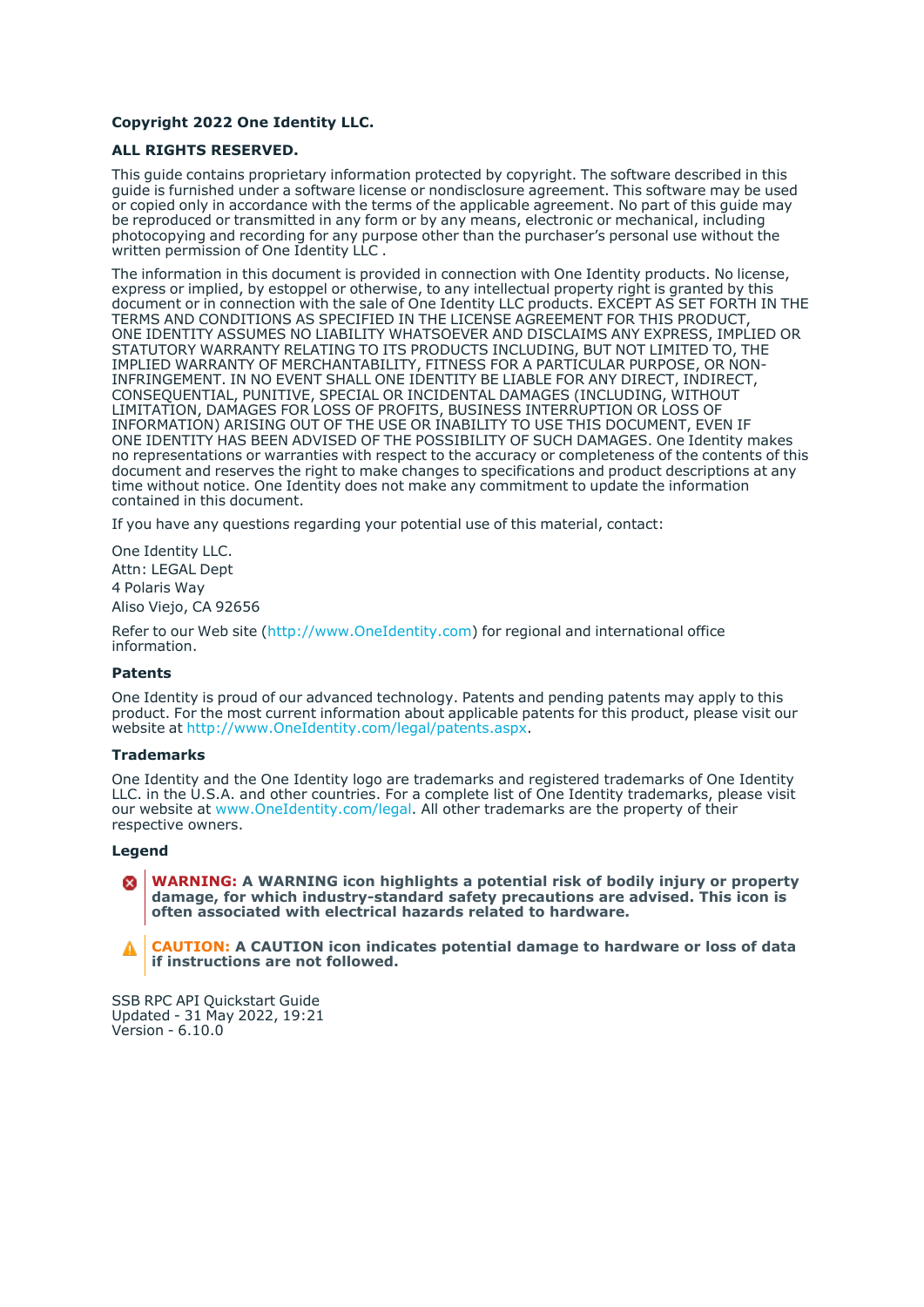### **Contents**

| Introduction <b>Material Constitution</b> 4                                                                                                                                                                                                                                                    |  |
|------------------------------------------------------------------------------------------------------------------------------------------------------------------------------------------------------------------------------------------------------------------------------------------------|--|
|                                                                                                                                                                                                                                                                                                |  |
| Getting the list of logspaces [111] Getting the list of logspaces [111] Communications and the list of logspaces                                                                                                                                                                               |  |
|                                                                                                                                                                                                                                                                                                |  |
|                                                                                                                                                                                                                                                                                                |  |
|                                                                                                                                                                                                                                                                                                |  |
| Fetching statistics <b>Material Contract Contract 14</b>                                                                                                                                                                                                                                       |  |
|                                                                                                                                                                                                                                                                                                |  |
|                                                                                                                                                                                                                                                                                                |  |
| Contacting us <b>contacting</b> us <b>contacting</b> us <b>contacting</b> us <b>contacting</b> us <b>contacting</b> us <b>contacting</b> us <b>contacting</b> us <b>contacting</b> us <b>contacting</b> us <b>contacting</b> us <b>contacting</b> us <b>contacting</b> us <b>contacting</b> us |  |
| Technical support resources <b>Manual</b> Support 19                                                                                                                                                                                                                                           |  |

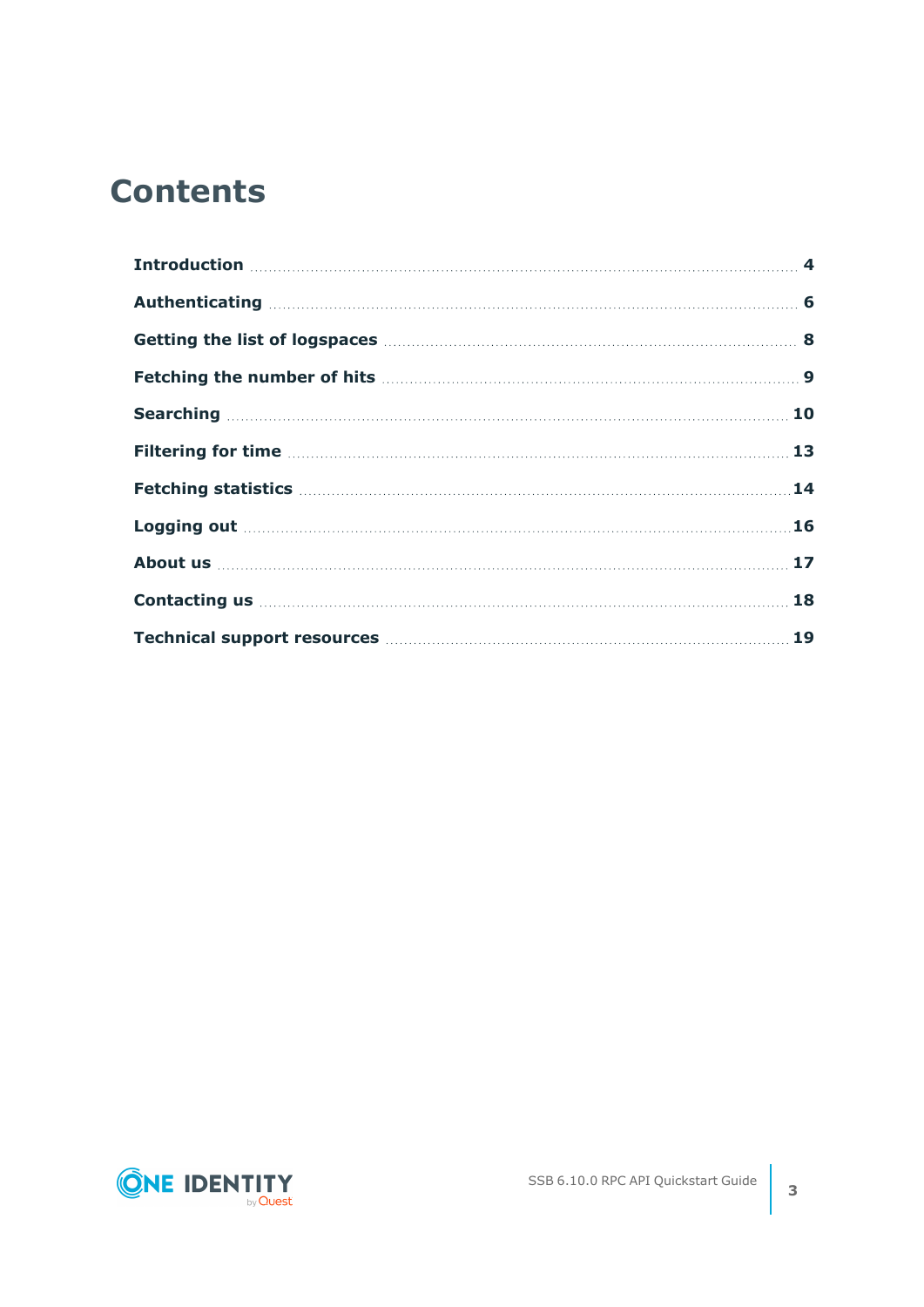### **Introduction**

<span id="page-3-0"></span>This document will guide you through the first steps of using the RPC API. By following these steps you will get a good overview of the capabilities and the basic functionalities of the API.

### **Prerequisites**

#### **Previous experience:**

- You are familiar with syslog-ng Store Box and its search interface
- You are familiar with related basic concepts, such as an API, REST, HTTP and JSON
- The examples are provided in the form of UNIX shell commands, we assume that you are comfortable using such an environment

### **Software requirements:**

- Pre-installed syslog-ng Store Box that has the RPC API feature enabled
- The "wget" utility is installed. It is widely available for the majority of platforms, and can be installed from [http://www.gnu.org/software/wget/.](http://www.gnu.org/software/wget/)
- The "jq" utility for command-line JSON formatting and conversion is installed. The source code and binaries for the most common platforms can be downloaded from <http://stedolan.github.io/jq/>.

### **Installation**

Make sure you have your syslog-ng Store Box installed, configured and running. Throughout this guide we assume that it is accessible at the IP address 1.2.3.4 and that admin/a is a valid username/password combination.

We perform the following operations on the built-in local logspace, so make sure the defaults are not changed and it is configured to receive and index local logs.

### **The basics**

The API to access the logs is a REST-based API that runs over HTTPS. All examples use the wget utility to access it, and we perform HTTP GET queries against SSB. Of course, mature

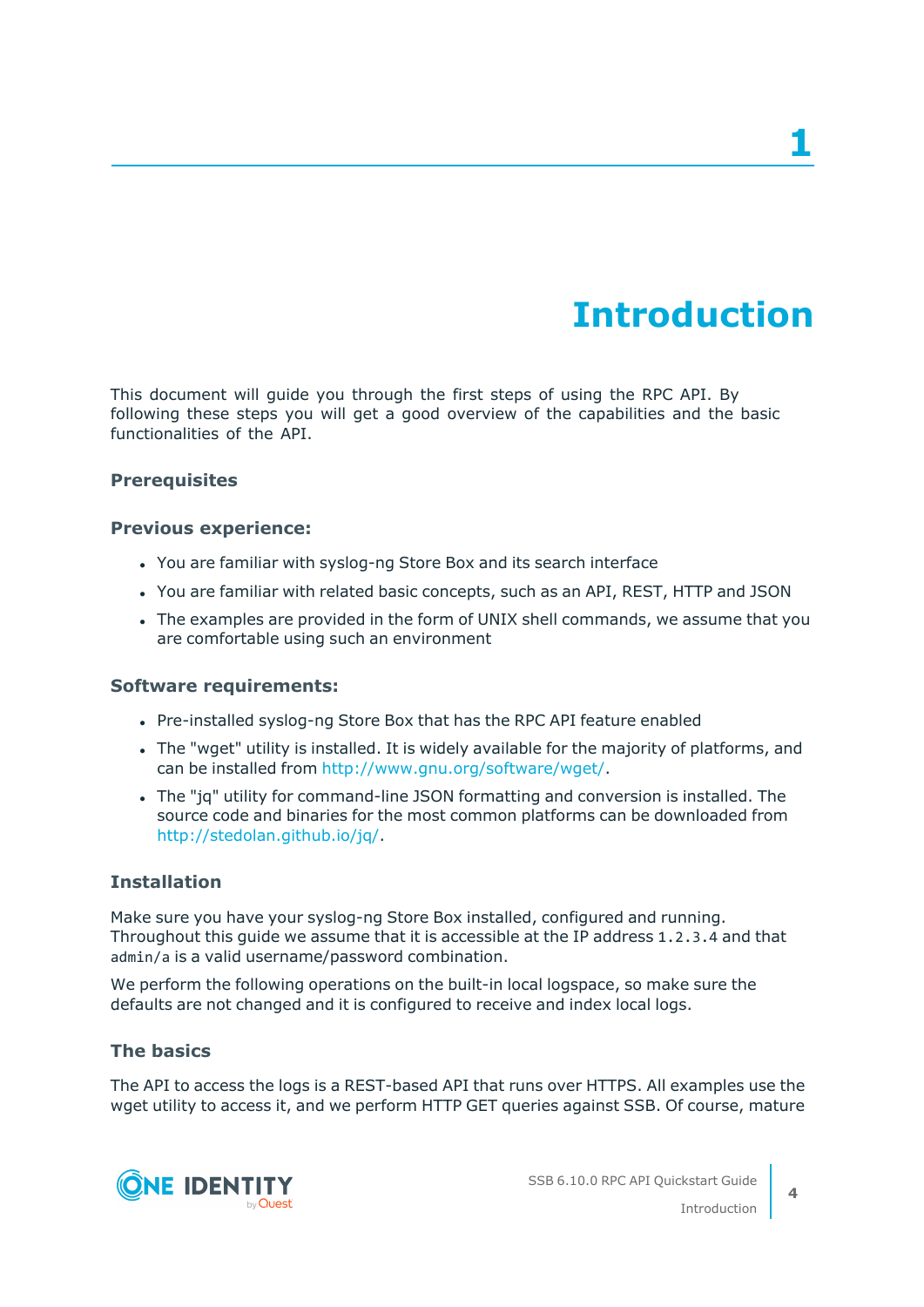libraries or built-in methods are available for practically all programming environments to interact with a REST-based API providing replies in JSON format, but throughout this guide we use the command line, performing the query with wget and processing the results with a tiny but useful utility called "jq".

A typical query looks like this:

### **\$ wget -q --no-check-certificate --header [auth info, see later] -O - 'https://[IP address of SSB]/api/[API version]/[API command group]/][API command]? [API command arguments] | jq '[filters for the JSON output']**

### **Documentation of the RPC API**

The documentation of the SSB RPC API is available online from the following URL: *https://<ip-address-of-SSB>/api/4/documentation*. This documentation contains the detailed description of public calls, with examples.

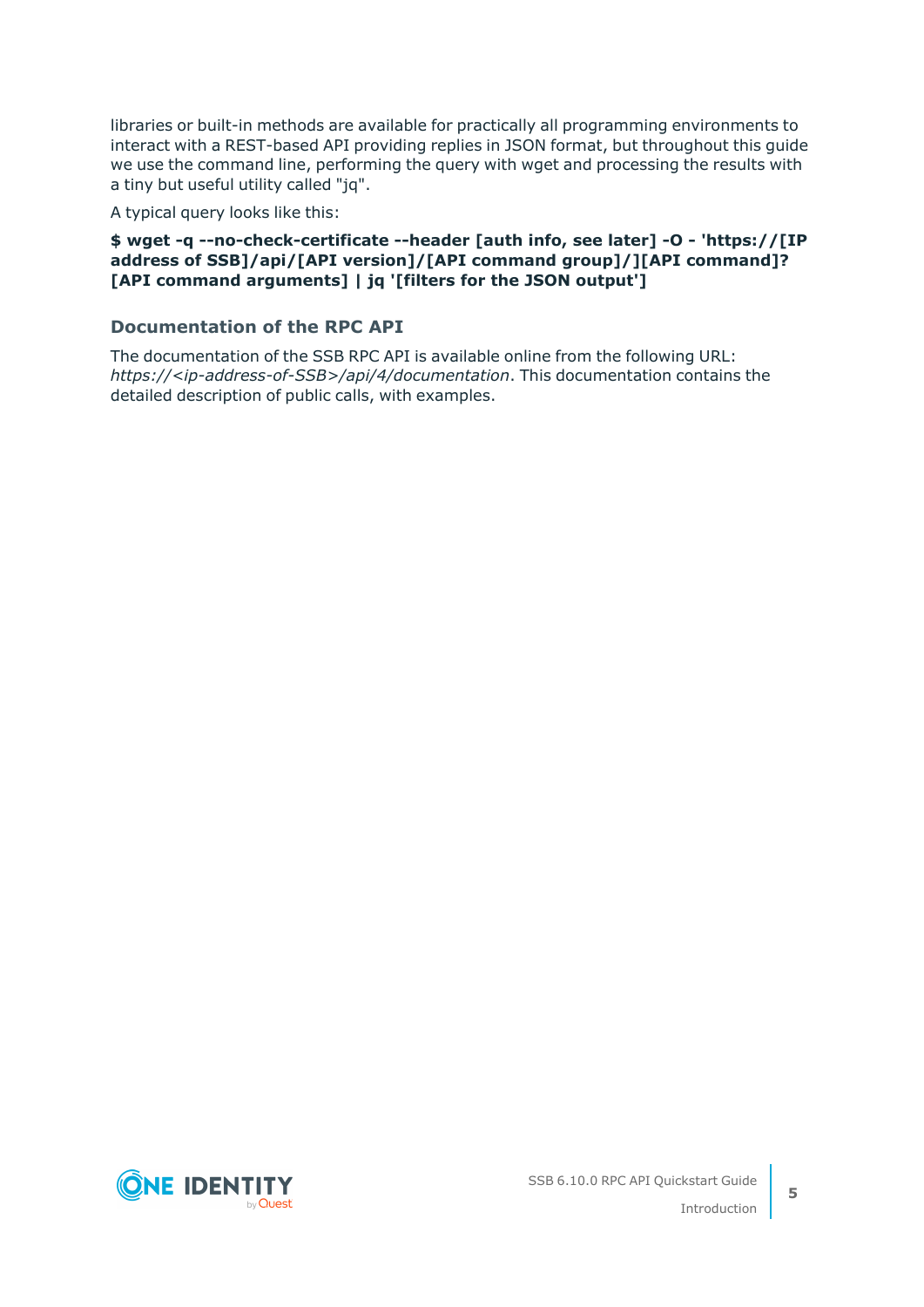### **Authenticating**

<span id="page-5-0"></span>Queries going through the API go through the same authentication-authorizationaccounting steps as sessions using the UI. There are no special API permissions or users: the sames credentials are used for access over the API. To authenticate yourself, you have to use the login command. It will provide you with an authentication token which is valid until your session times out or you explicitly log off. You have to send back this authentication token in the header of all further requests. In the current beta version this token needs to be sent back as the PHP session ID cookie but this might change in the final version.

SSB prevents brute force attacks when logging in. If you repeatedly try logging in to SSB using incorrect login details within a short period of time (10 times within 60 seconds), the source IP gets blocked on UI destination port 443 for 5 minutes. Your browser displays an **Unable to connect** page.

1. Let's log in. Remember, we assume that 1.2.3.4 is the IP address of your SSB and admin/a is a valid username/credential pair. Make sure you alter your query according to your environment.

```
$ SSB_IP=1.2.3.4
```
**\$ wget -q --no-check-certificate -O - "https://\$SSB\_IP/api/1/login" - post-data='username=admin&password=a'**

```
{"result":"af574226cb4d3de28312b27f2bfc705e","error":
{"code":null,"message":null},"warnings":[]}
```
2. OK, this is a bit hard to read, let's have jq pretty-print it:

**\$ wget -q --no-check-certificate -O - "https://\$SSB\_IP/api/1/login" - post-data='username=admin&password=a' | jq '.'**

```
{
  "warnings": [],
 "error": {
```
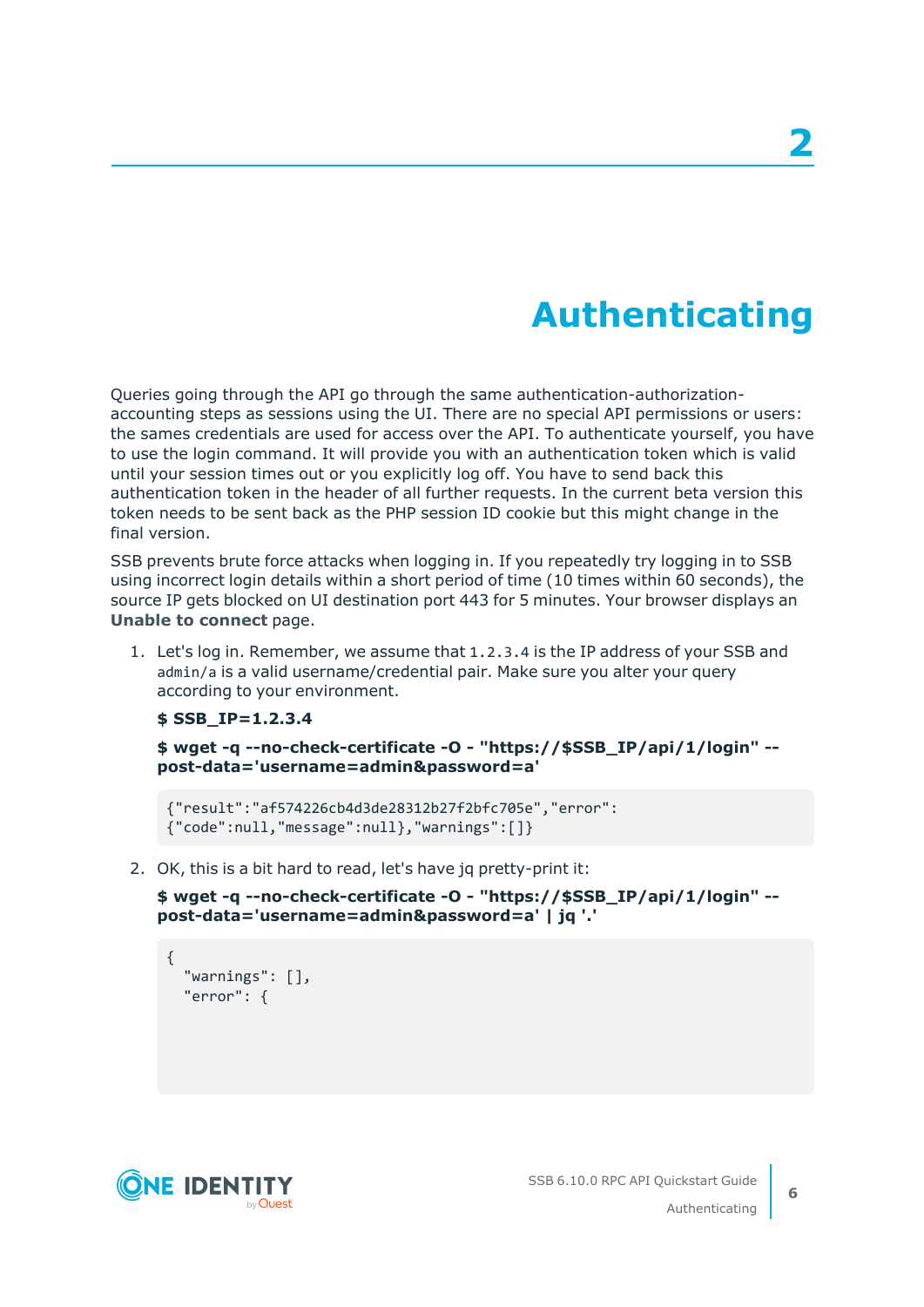```
"message": null,
    "code": null
 },
 "result": "39d5b0229ff744cdd384d54618d7039c"
}
```
That's better, and now the structure of responses can be seen. It is always a single JSON object with three parts: warnings, error (these first two are optional and might be omitted when not in used in the final version) and the most important part, the result block. In this case it contains our identifier key. Note that it has changed since the first query: as we logged in again it has been regenerated and the old key is no longer accepted.

3. We need it for later examples, so let's save it into a variable. We use the filtering capabilities of jq to cut out the part we are interested in: the result block itself.

```
$ SESSID=`wget -q --no-check-certificate -O - "https://$SSB_
IP/api/1/login" --post-data='username=admin&password=a' | jq
'.result' -r`
```
#### **\$ echo \$SESSID**

f36a9399c3cbcc3ca5dab037f8374dd8

Now we can move on to perform real queries.

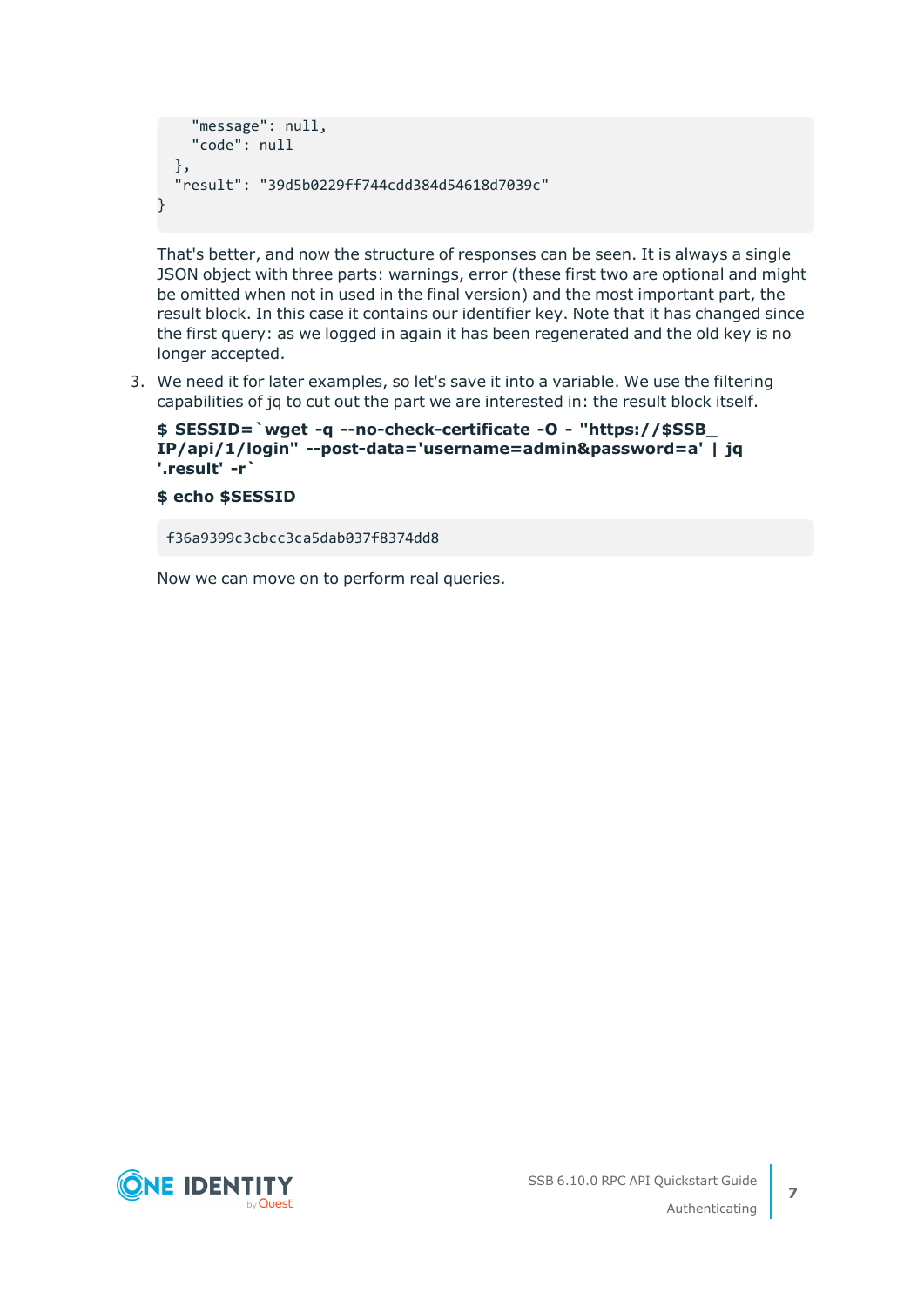### **Getting the list of logspaces**

<span id="page-7-0"></span>1. Maybe you know which logspace you want to query, maybe you don't. You can query the list of accessible logspaces with the list\_logspaces command:

**\$ wget -q --no-check-certificate -O - --header "Cookie: AUTHENTICATION\_ TOKEN=\$SESSID" "https://\$SSB\_IP/api/1/search/logspace/list\_ logspaces" | jq '.result'**

"local", "center"

 $\overline{[}$ 

As you can see, there are only these two logspaces available on this SSB. We investigate the "local" logspace from now on, as by default, that contains some well-known messages even after a fresh installation, which we can use in our examples.

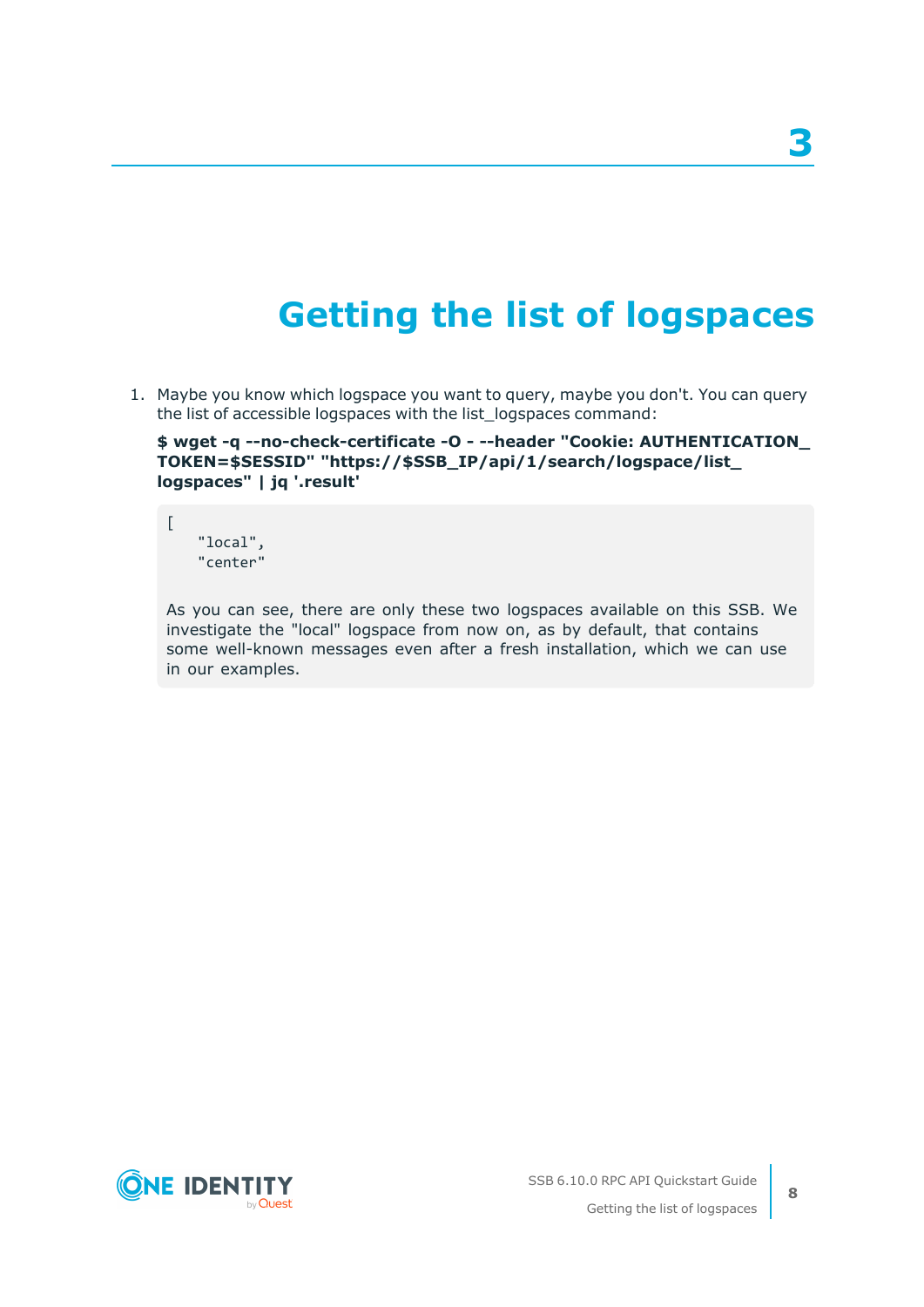## **Fetching the number of hits**

<span id="page-8-0"></span>In some cases you might not need the actual results, only their number. To draw charts (as we do in the timeline section of our search UI) or to calculate statistics, usually the number of results is enough. You could always perform a search, fetch all results, and then count their number, but that's not really effective. Instead, you can ask the API to only return the number of hits by replacing **filter** with **number\_of\_messages** in your request and remove the offset/limit settings.

1. To follow up on the previous example, let's see the number of messages containing "starting up" in overall and the number of those sent out by syslog-ng:

**\$ wget -q --no-check-certificate -O - --header "Cookie: AUTHENTICATION\_ TOKEN=\$SESSID" "https://\$SSB\_IP/api/1/search/logspace/number\_of\_ messages/local?from=0&to=9999999999&search\_expression=starting up" | jq '.result'**

84

**\$ wget -q --no-check-certificate -O - --header "Cookie: AUTHENTICATION\_ TOKEN=\$SESSID" "https://\$SSB\_IP/api/1/search/logspace/number\_of\_ messages/local?from=0&to=9999999999&search\_expression=starting up program:syslog-ng" | jq '.result'**

1

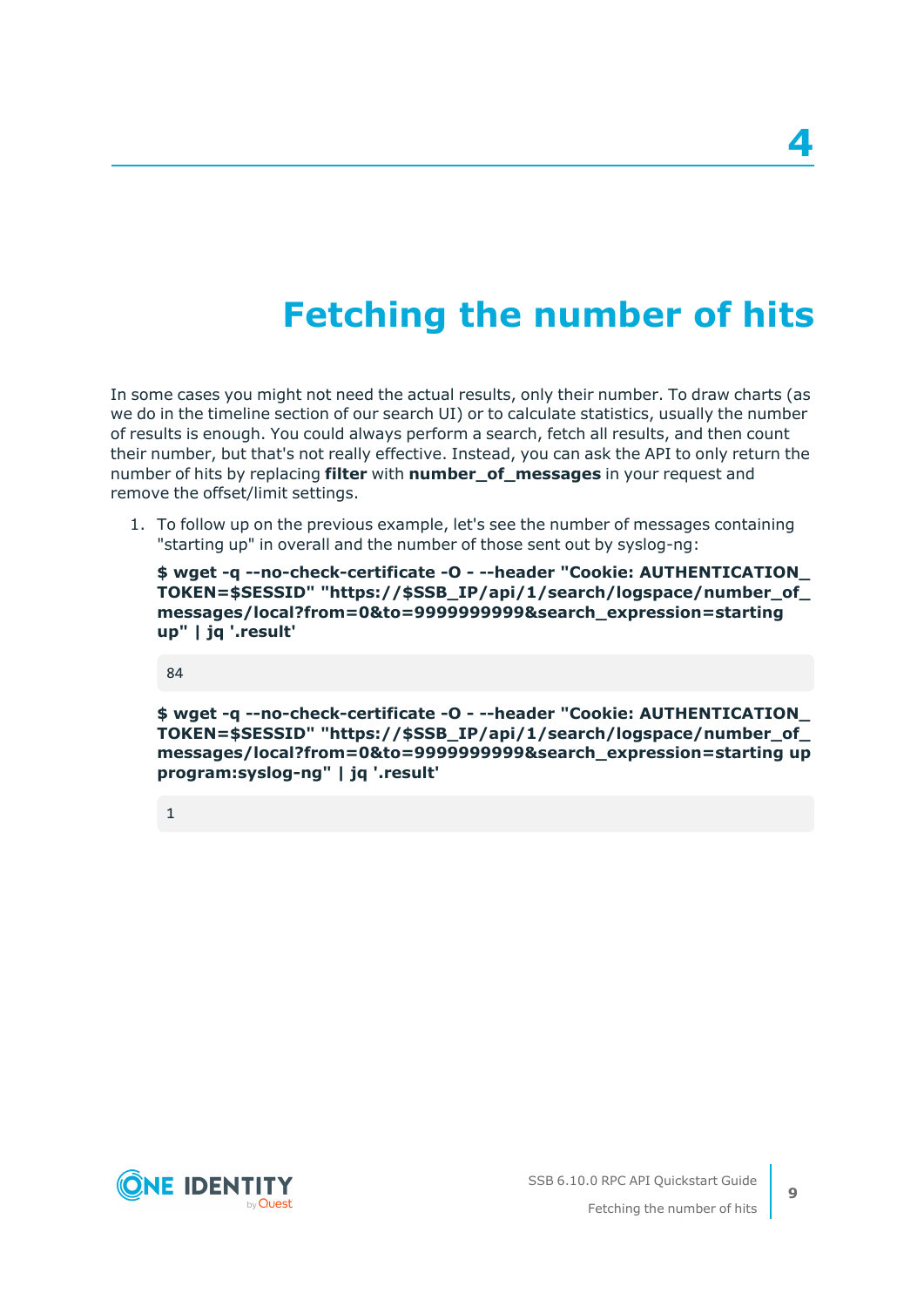### **Searching**

**5**

<span id="page-9-0"></span>OK, let's do some real searching now. The command for that is **filter**, and the arguments that have to be specified in sequence, separated by slashes are:

- name of the logspace
- $\bullet$  from (as a UNIX timestamp)
- $\bullet$  to (timestamp, too)
- your search expression (optional, defaults to none)
- offset
- limit (these work just as they do in SQL)
- 1. At first let's find when was syslog-ng started or restarted in the box:

```
$ wget -q --no-check-certificate -O - --header "Cookie: AUTHENTICATION_
TOKEN=$SESSID" "https://$SSB_
IP/api/1/search/logspace/filter/local?from=0&to=9999999999&search_
expression=starting up&offset=0&limit=10" | jq '.result'
```

```
\overline{[}{
    "tag": [],
    "dynamic": {
      ".SDATA.timeQuality.isSynced": "0"
    },
    "msgid": "",
    "stamp": 1384943027,
    "recvd": 1384943027,
    "pri": 5,
    "facility": 5,
    "host": "rpcapitest",
    "message": "logindexd starting up; version='4.2.4ssb3.2.23'",
    "program": "index-center",
    "pid": "4408"
 },
  {
```
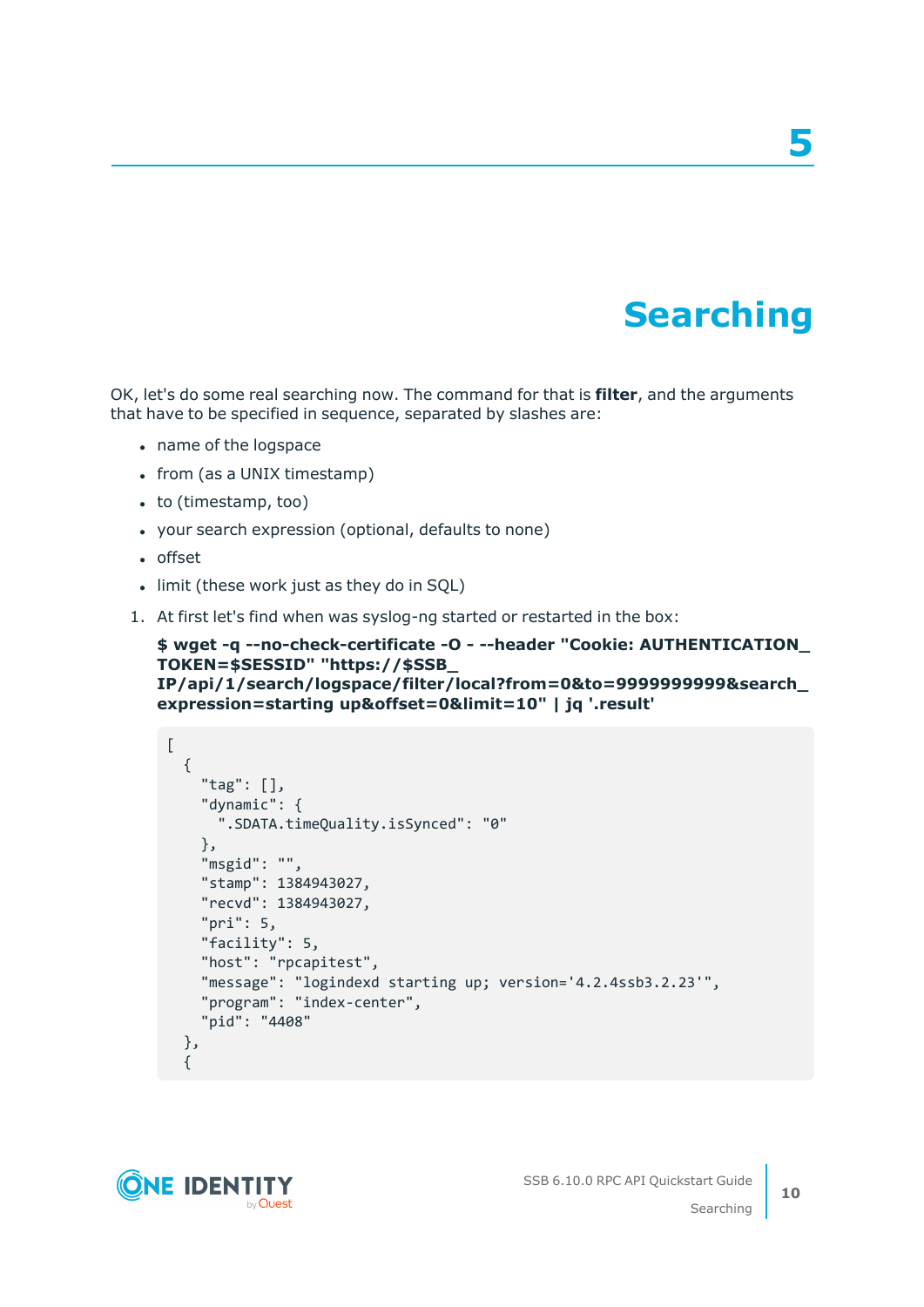```
"tag": [],
    "dynamic": {
      ".SDATA.timeQuality.isSynced": "0"
    },
    "msgid": "",
    "stamp": 1384943027,
    "recvd": 1384943027,
    "pri": 5,
    "facility": 5,
    "host": "rpcapitest",
    "message": "logindexd starting up; version='4.2.4ssb3.2.23'",
    "program": "index-local",
    "pid": "4407"
 },
[..... and a screenful of other results .....]
```
As you can see I set the timestamps to 0 and some huge value to make sure time filtering does not apply. We will try that in a sec, too.

2. But first, this doesn't seem right, it's not only messages from syslog-ng, the indexer processes are talking as well. Let's only print the program messages from the result set with jq to see clearer:

### **\$ wget -q --no-check-certificate -O - --header "Cookie: AUTHENTICATION\_ TOKEN=\$SESSID" "https://\$SSB\_**

**IP/api/1/search/logspace/filter/local?from=0&to=9999999999&search\_ expression=starting up&offset=0&limit=10" | jq '.result[].program'**

```
"index-center"
"index-local"
"syslog-ng"
"index-local"
"index-center"
"index-local"
"index-local"
"index-local"
"index-local"
"index-local"
```
3. Let's alter our query to make sure we filter for the messages coming from syslog-ng only:

```
$ wget -q --no-check-certificate -O - --header "Cookie:
AUTHENTICATION_TOKEN=$SESSID" "https://$SSB_
IP/api/1/search/logspace/filter/local?from=0&to=9999999999&search_
expression=starting up program:syslog-ng&offset=0&limit=10" | jq
'.result'
```
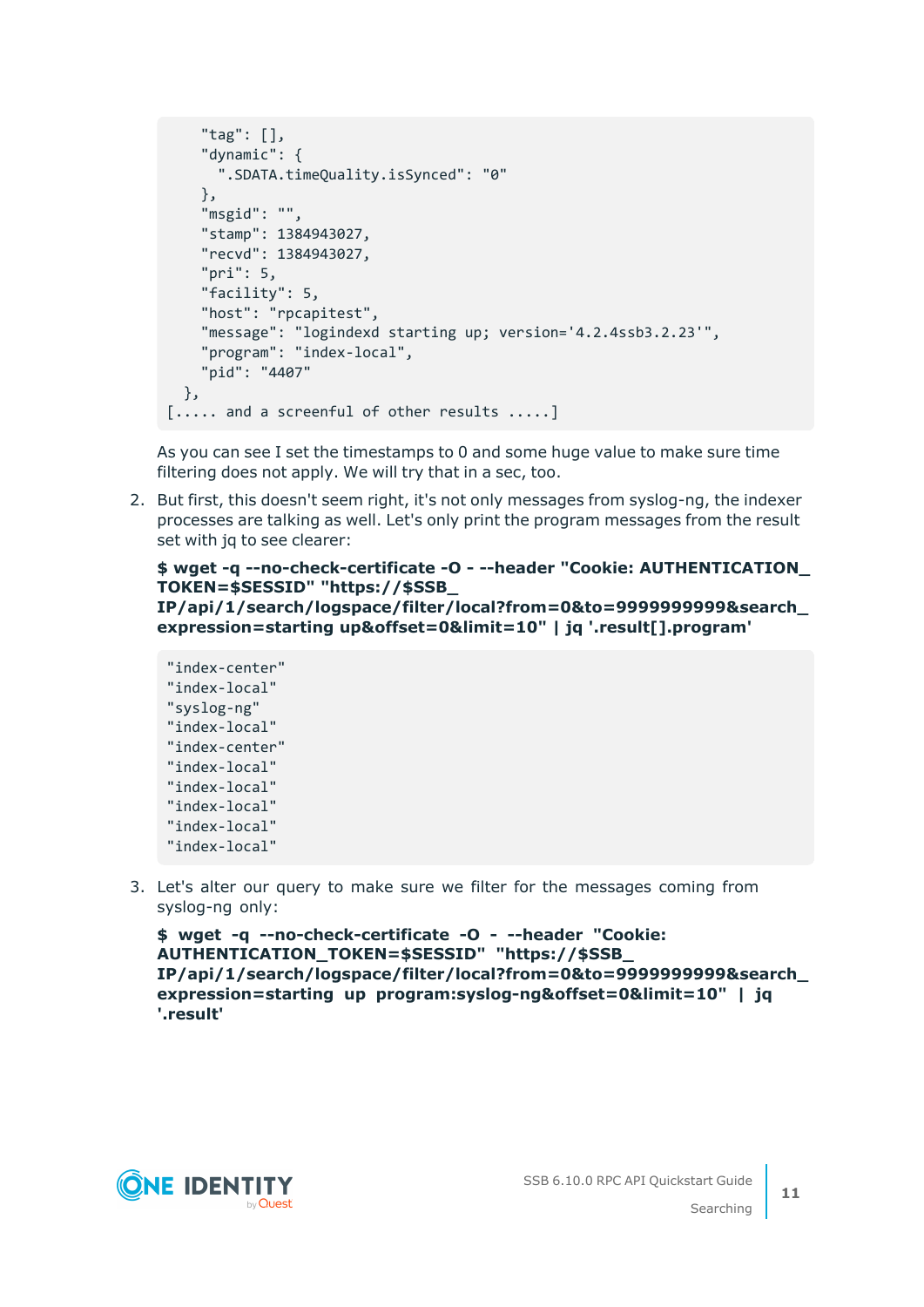```
\lceil{
      "tag": [],
      "dynamic": [],
      "msgid": "",
      "stamp": 1384943029,
      "recvd": 1384943029,
      "pri": 5,
      "facility": 5,
      "host": "ssb1",
      "message": "syslog-ng starting up; version='4.2.4ssb3.2.23', cfg-
fingerprint='54d093e5b748276c497a141390614e079fff6cc0', cfg-nonce-ndx='0',
cfg-signature='d46966469bf5934c1c7280375f349dcc2d7906dc'",
      "program": "syslog-ng",
      "pid": "4433"
   }
```
It's much better now, as you can see it is a pretty fresh install and syslog-ng has only been started once. The only thing we did is that we added program:syslog-ng to our query. You can use everything there that you could use on the UI. Note that wget actually helps a lot here: it is automatically URL-encoding our query string, making sure that special characters such as the space and the colon are passed properly to the API. In other environments, you might have to do that yourself.

### TIP:

To decrease the load on SSB when searching and receive your search results faster, note the following points.

- Use as small a time range as possible
- Prefer AND instead of OR
- Avoid unneeded wildcard characters, such as  $*$  and ?
- Use wildcard characters at the end of the tokens if possible

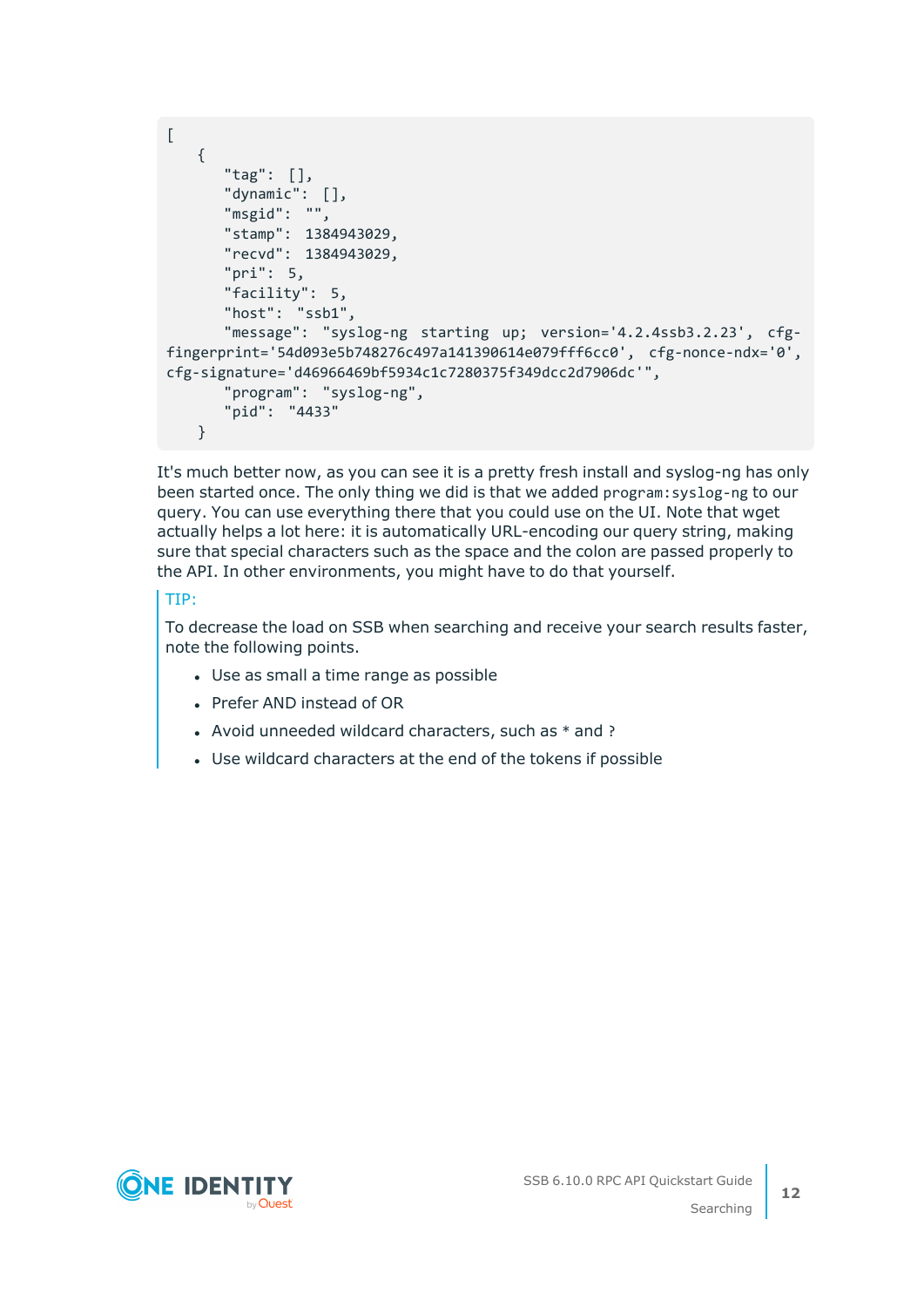## **Filtering for time**

<span id="page-12-0"></span>In the previous examples, we filtered our results by expressions and made sure that no time limitation applied. Let's turn that the other way around and only filter for time.

1. Let's see the number of logs in the local logspace in a given five minute interval:

```
$ date +%s -d"Nov 20, 2013 12:55:00"
 1384948500
$ date +%s -d"Nov 20, 2013 13:00:00"
1384948800
```
**\$ wget -q --no-check-certificate -O - --header "Cookie: AUTHENTICATION\_ TOKEN=\$SESSID" "https://\$SSB\_IP/api/1/search/logspace/number\_of\_ messages/local?from=1384948500&to=1384948800" | jq '.result'**

38

2. You can of course combine that with regular filtering. Here we get the number of logs produced by indexer processes in that timerange.

```
$ wget -q --no-check-certificate -O - --header "Cookie: AUTHENTICATION_
TOKEN=$SESSID" "https://$SSB_IP/api/1/search/logspace/number_of_
messages/local?from=1384948500&to=1384948800&search_
expression=program:index*" | jq '.result'
```
7

Note that I used a wildcard character in the query: that's possible, too. Pay attention of the URL-encoding and escaping in your environment if you do.

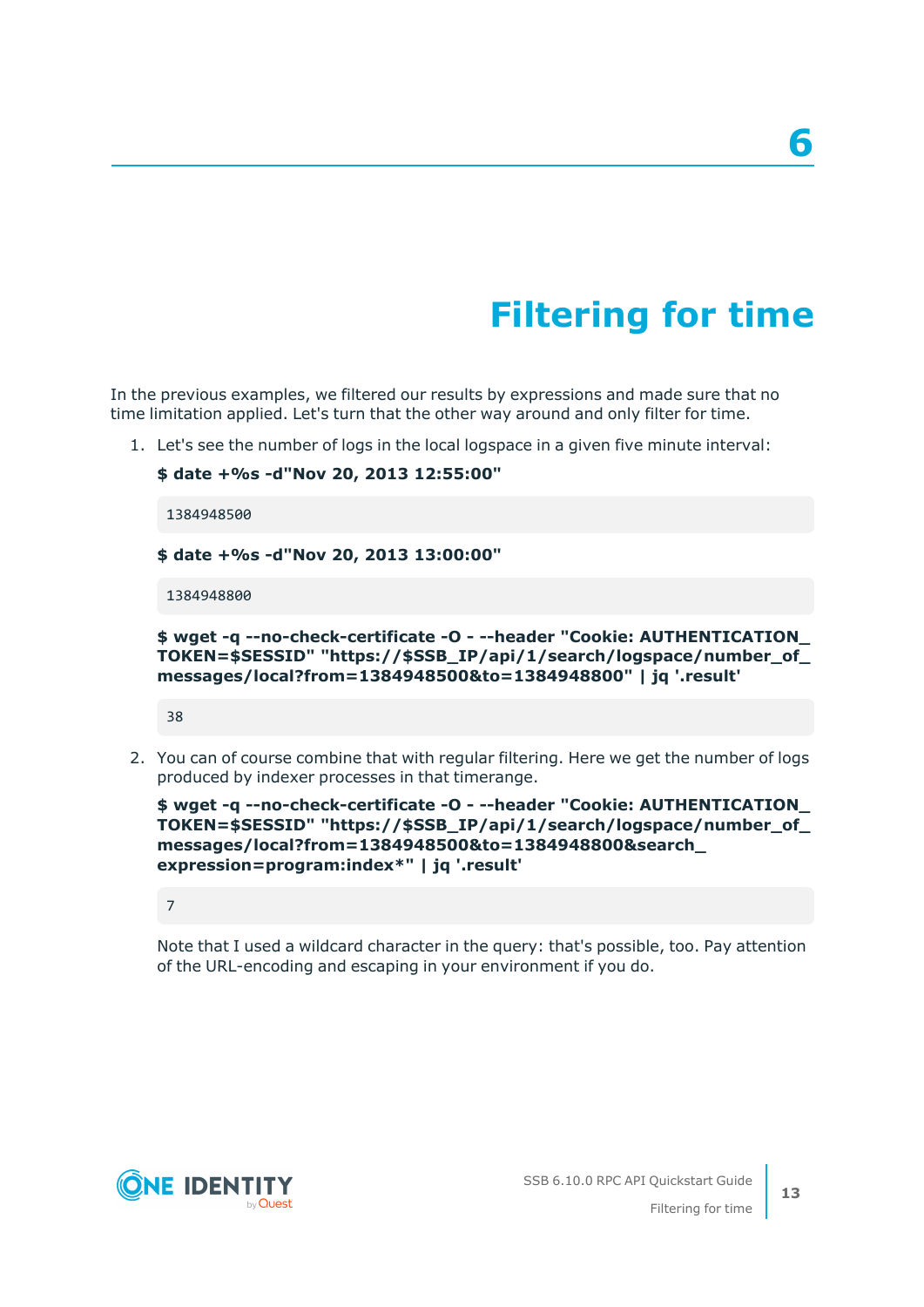## **Fetching statistics**

<span id="page-13-0"></span>In our first example, we investigated which programs issued messages containing the words "starting" and "up". We could have created some statistics simply by using standard command line tools:

#### **\$ wget -q --no-check-certificate -O - --header "Cookie: AUTHENTICATION\_ TOKEN=\$SESSID" "https://\$SSB\_**

**IP/api/1/search/logspace/filter/local?from=0&to=9999999999&search\_ expression=starting up&offset=0&limit=1000" | jq '.result[].program' -r | sort | uniq -c**

- 2 index-center
- 96 index-local
- 1 syslog-ng

However, that's terribly ineffective: we had to pass all messages over the network and use the computing capabilities of our client machine to do the aggregation. This is feasible when we are talking about such numbers but not when there are billions of entries. In that case, it is a much better idea to use the built-in statistics engine of syslog-ng Store Box.

- 1. To have SSB generate you the same statistics, you can use the **generate\_statistics** command. These are its arguments:
	- name of the logspace
	- column to generate statistics from
	- from (as a UNIX timestamp)
	- $\cdot$  to
	- your search expression (optional, defaults to none)
	- offset (optional)
	- limit (optional)

**\$ wget -q --no-check-certificate -O - --header "Cookie: AUTHENTICATION\_ TOKEN=\$SESSID" "https://\$SSB\_IP/api/1/search/logspace/generate\_ statistics/local/program?from=0&to=9999999999&search\_ expression=starting up" | jq '.result'**

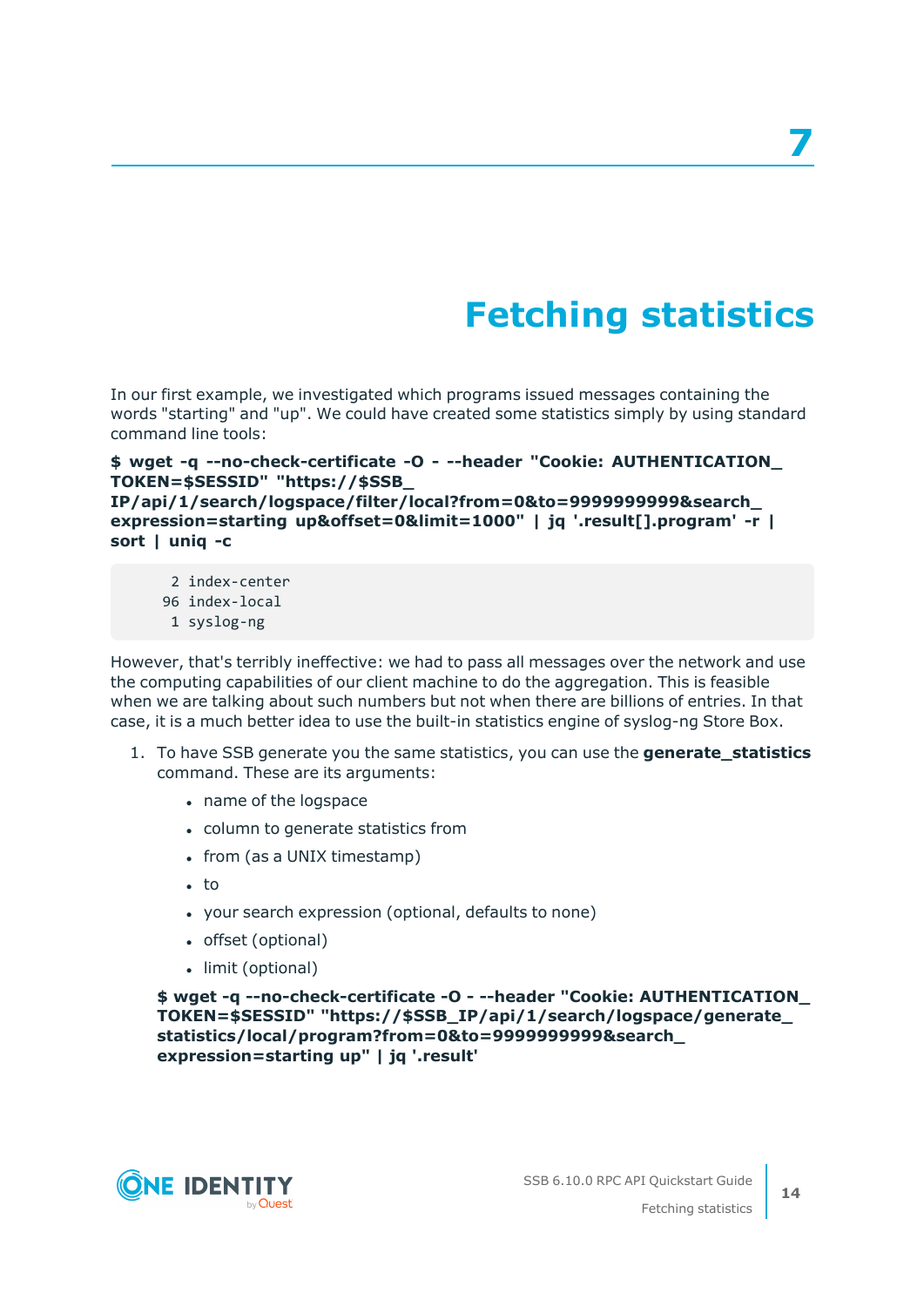```
\Gamma\left[ \right]"syslog-ng",
         1
     ],
     \sqrt{ }"index-center",
          2
     ],
     \lceil"index-local",
         97
     ]
```
2. As the number of entries here can also be huge, this command has the same offset/limit possibilities that the **filter** command has, and you can also fetch the number of entries (distinct values if you wish) with the **number\_of\_statistics\_ entries** command:

**\$ wget -q --no-check-certificate -O - --header "Cookie: AUTHENTICATION\_ TOKEN=\$SESSID" "https://\$SSB\_IP/api/1/search/logspace/number\_of\_ statistics\_entries/local/program?from=0&to=9999999999&search\_ expression=starting up" | jq '.result'**

3

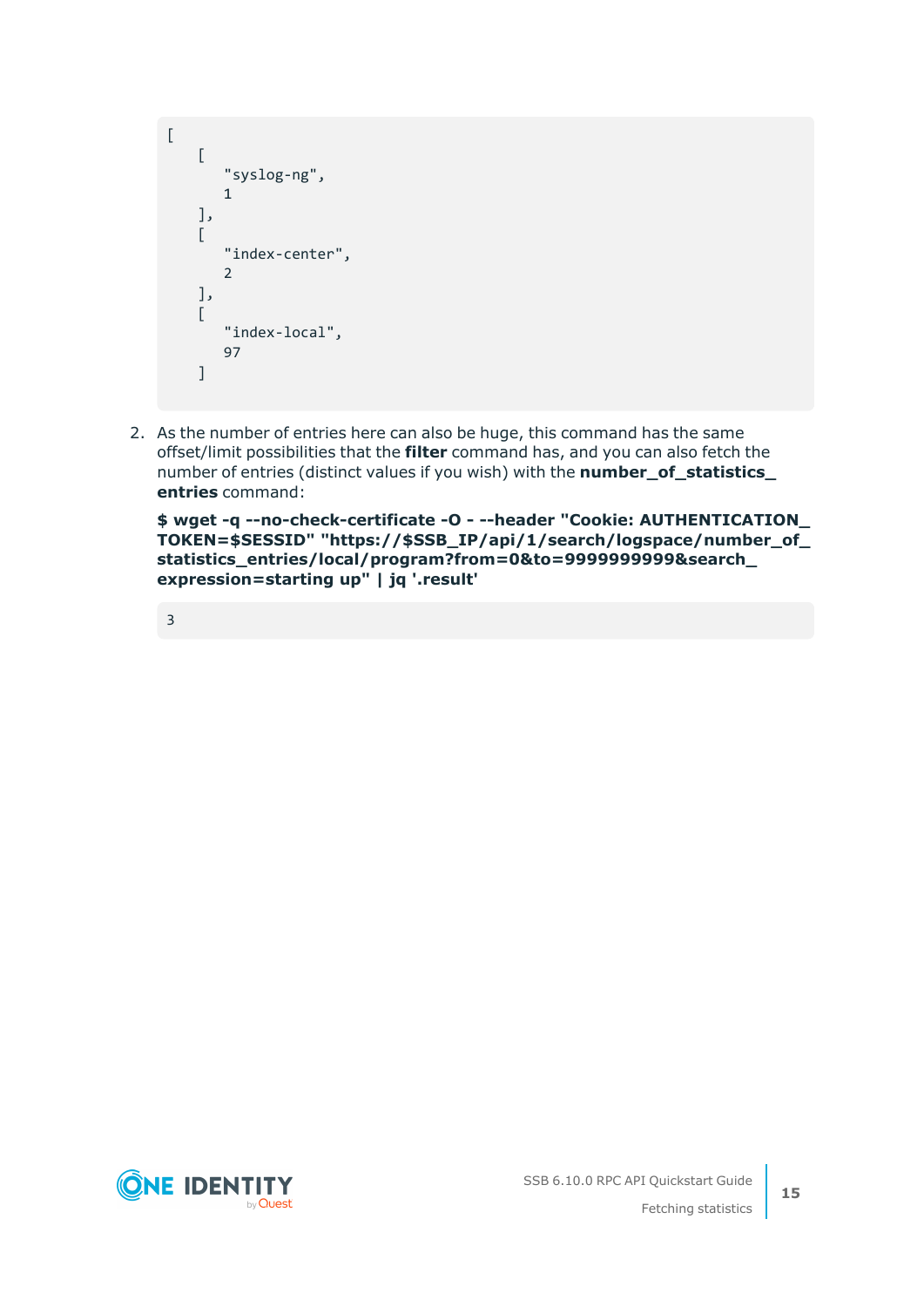### **Logging out**

**8**

<span id="page-15-0"></span>1. And of course your should finish your session by logging out:

**\$ wget -q --no-check-certificate -O - --header "Cookie: AUTHENTICATION\_ TOKE=\$SESSID" "https://\$SSB\_IP/api/1/logout" | jq '.'**

```
{
"warnings": [],
"error": {
"message": null,
"code": null
},
"result": true
}
```
2. Now the old session ID won't work any more and you'll get a 403 error when you try to perform a query:

**\$ wget --no-check-certificate -O - --header "Cookie: AUTHENTICATION\_ TOKEN=\$SESSID" "https://\$SSB\_IP/api/1/search/logspace/number\_of\_ statistics\_entries/local/program?from=0&to=9999999999&search\_ expression=starting up"**

```
--2014-01-07 14:25:21-- https://1.2.3.4/api/1/search/logspace/number_of_
statistics_entries/local/program?from=0&to=9999999999&search_
expression=starting%20up
Connecting to 1.2.3.4:443... connected.
WARNING: cannot verify 1.2.3.4's certificate, issued by
`/C=AT/L=asdfasdf/O=rtyrty/OU=cbdfg/ST=ertertert/CN=rpcapitest.gamma.test.
balabit root CA':
Self-signed certificate encountered.
HTTP request sent, awaiting response... 403 Forbidden
2014-01-07 14:25:21 ERROR 403: Forbidden.
```
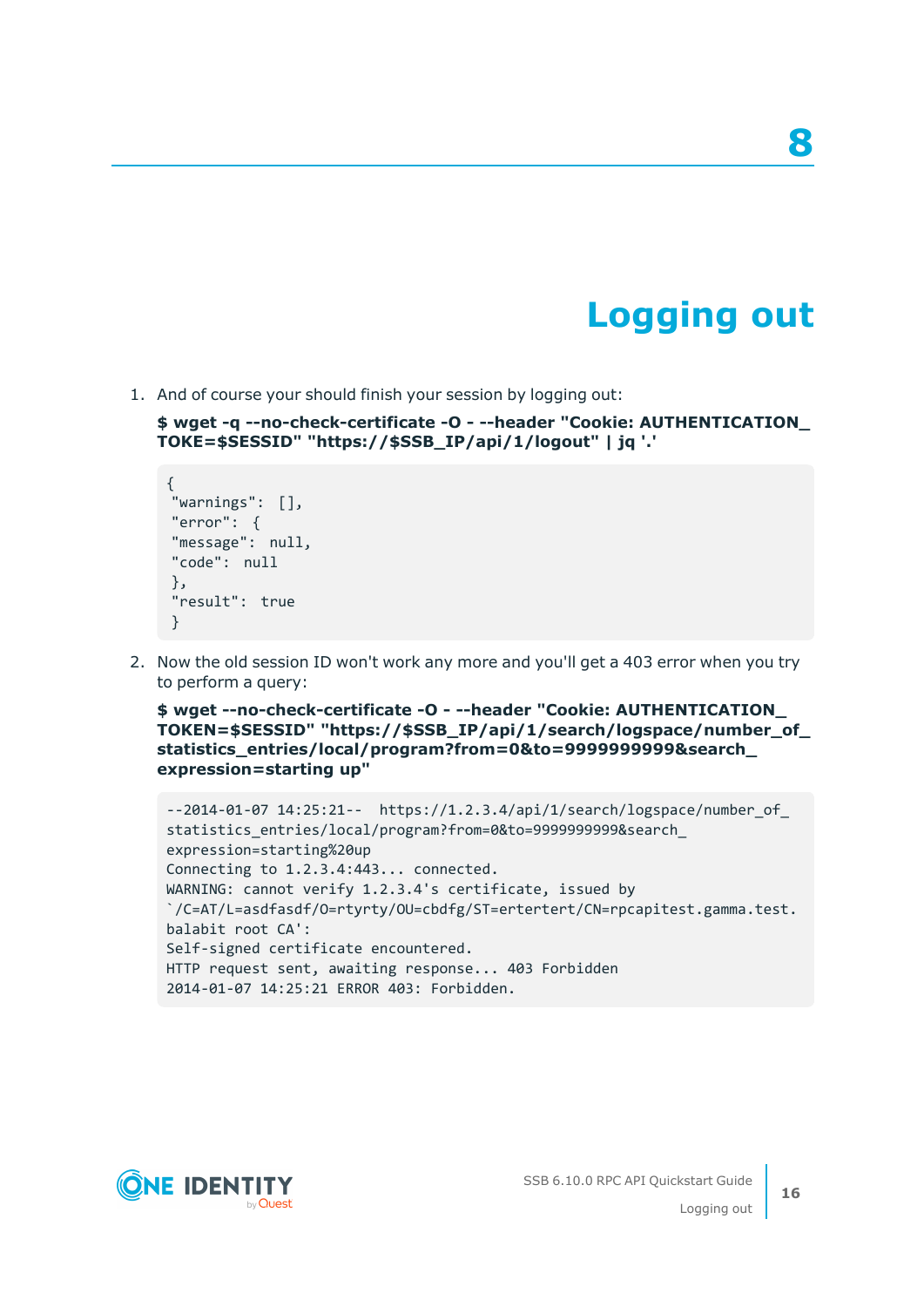<span id="page-16-0"></span>One Identity solutions eliminate the complexities and time-consuming processes often required to govern identities, manage privileged accounts and control access. Our solutions enhance business agility while addressing your IAM challenges with on-premises, cloud and hybrid environments.

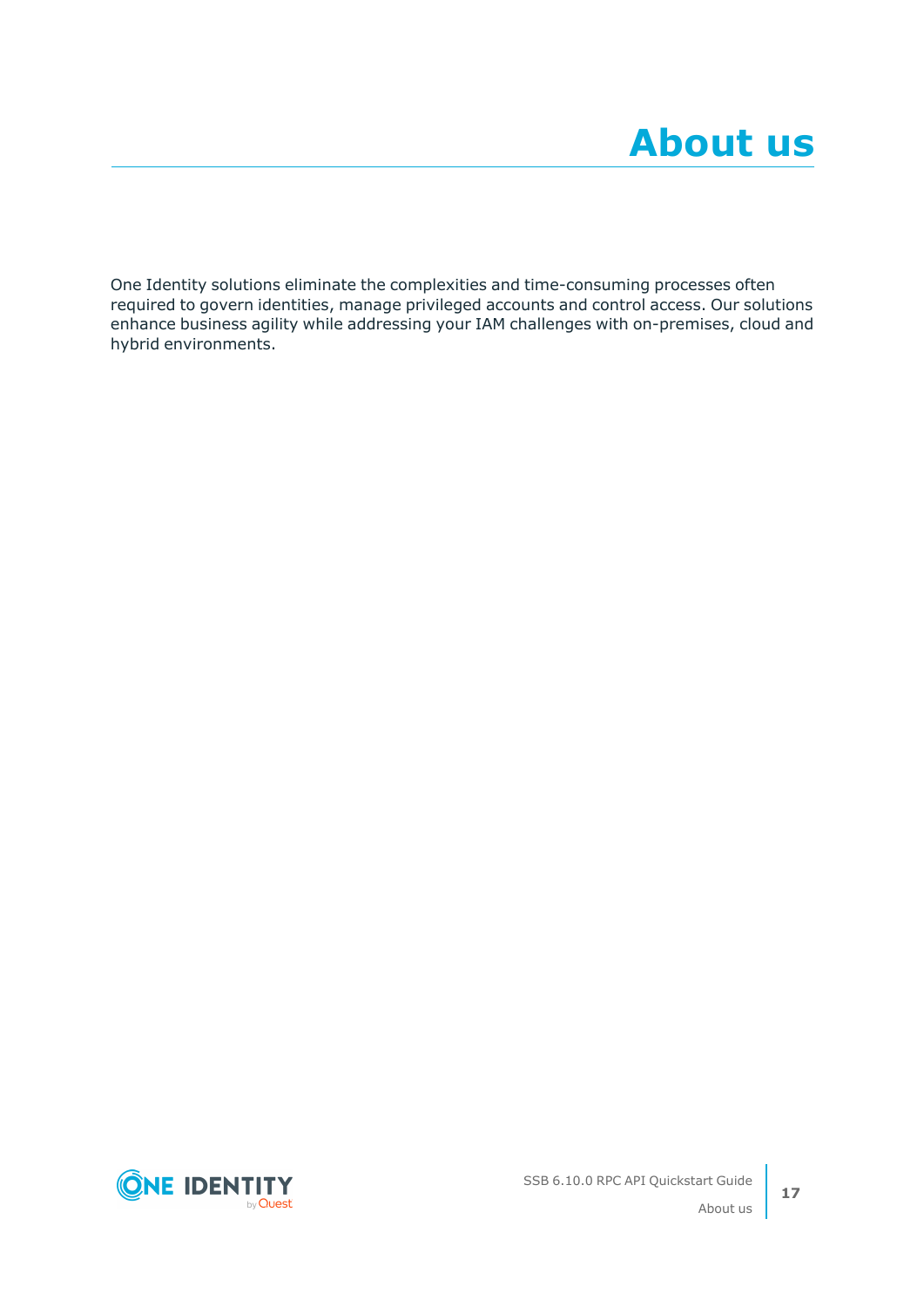## **Contacting us**

<span id="page-17-0"></span>For sales and other inquiries, such as licensing, support, and renewals, visit [https://www.oneidentity.com/company/contact-us.aspx.](https://www.oneidentity.com/company/contact-us.aspx)

**ONE IDENTITY** by **Quest**